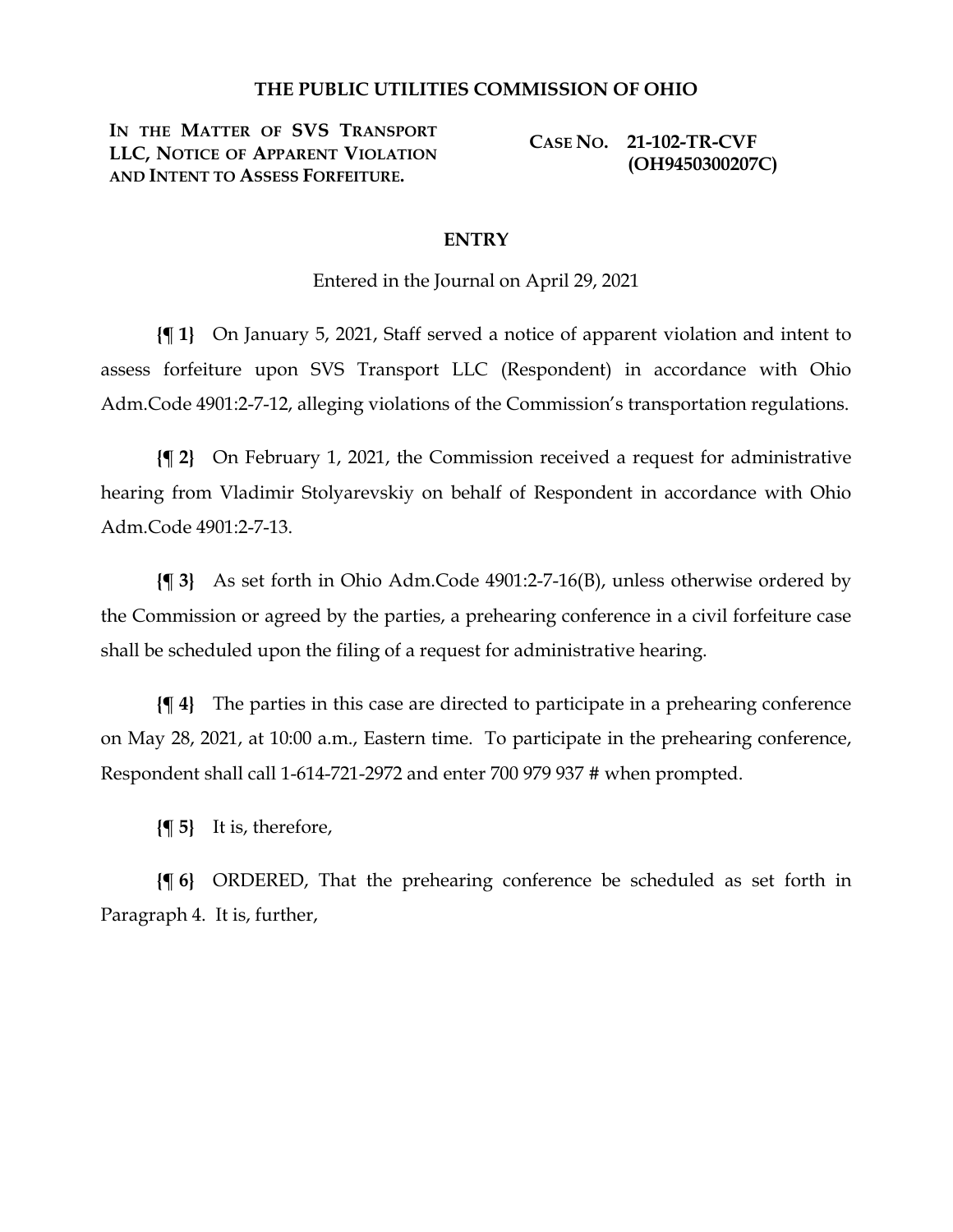**{¶ 7}** ORDERED, That a copy of this Entry be served upon all parties of record.

## THE PUBLIC UTILITIES COMMISSION OF OHIO

*/s/Lauren L. Augostini*

By: Lauren L. Augostini Attorney Examiner

SJP/hac